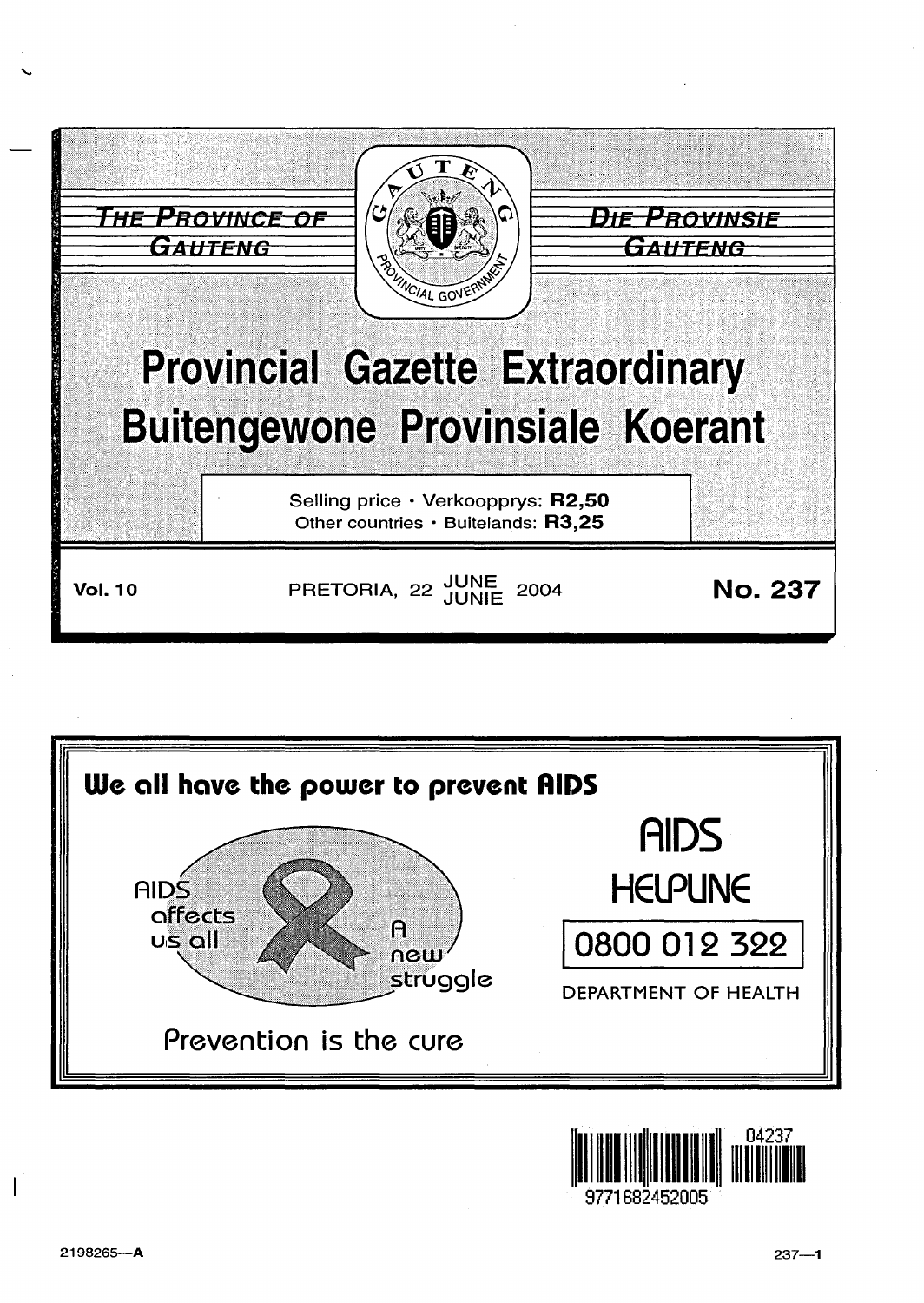|      | <b>CONTENTS • INHOUD</b>                                                                                       |             |                |
|------|----------------------------------------------------------------------------------------------------------------|-------------|----------------|
| No.  |                                                                                                                | Page<br>No. | Gazette<br>No. |
|      | <b>LOCAL AUTHORITY NOTICES</b>                                                                                 |             |                |
| 1177 | Town-planning and Townships Ordinance (15/1986): City of Tshwane Metropolitan Municipality: Pretoria Amendment | 3           | 237            |
|      |                                                                                                                | 4           | 237            |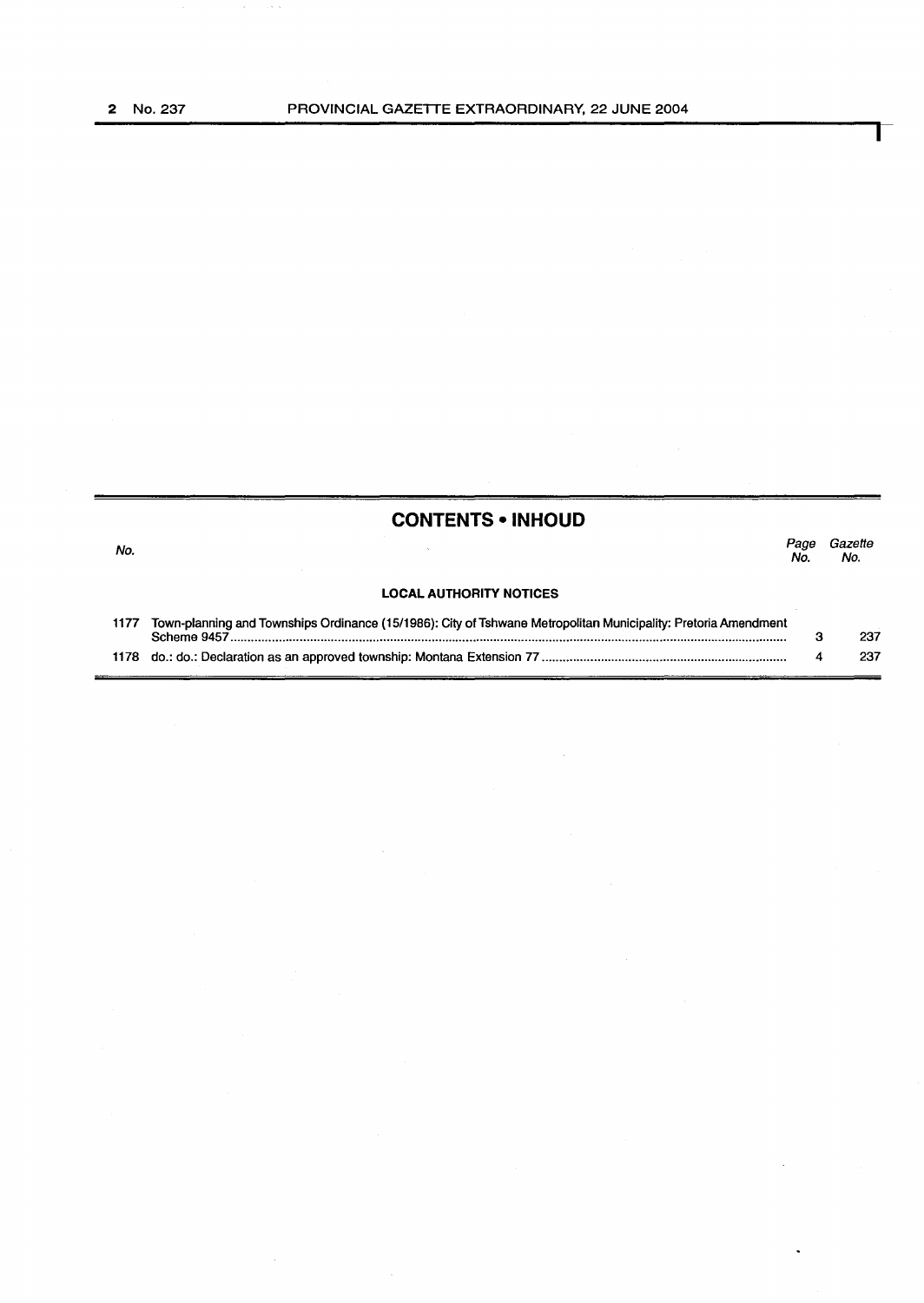### LOCAL AUTHORITY NOTICES

#### LOCAL AUTHORITY NOTICE 1177

#### CITY OF TSHWANE METROPOLITAN MUNICIPALITY

#### PRETORIA AMENDMENT SCHEME 9457

It is hereby notified in terms of the provisions of section 125 (1) of the Town-planning and Townships Ordinance, 1986 (Ordinance 15 of 1986), that the City of Tshwane Metropolitan Municipality has approved an amendment scheme with regard to the land in the township of Montana Extension 77, being an amendment of the Pretoria Town-planning Scheme, 1974.

Map 3 and the scheme clauses of this amendment scheme are filed with the Acting General Manager: Legal Services, and are open to inspection during normal office hours.

This amendment is known as Pretoria Amendment Scheme 9457.

(K13/2/Montana x77 (9457)) June 2004

Acting General Manager: Legal Services (Notice No 542/2004)

#### PLAASLIKE BESTUURSKENNISGEWING 1177

#### STAD TSHWANE METROPOLITAANSE MUNISIPALITEIT

#### PRETORIA WYSIGINGSKEMA 9457

Hierby word ingevolge die bepalings van artikel 125 (1) van die Ordonnansie op Dorpsbeplanning en Dorpe, 1986 (Ordonnansie 15 van 1986), bekend gemaak dat die Stad Tshwane Metropolitaanse Munisipaliteit 'n wysigingskema met betrekking tot die grond in die dorp Montana Uitbreiding 77, synde 'n wysiging van die Pretoria-dorpsbeplanningskema, 1974, goedgekeur het.

Kaart 3 en die skemaklousules van hierdie wysigingskema word deur die Waarnemende Hoofbestuurder: Regsdienste, in bewaring gehou en lê gedurende gewone kantoorure ter insae.

Hierdie wysiging staan bekend as Pretoria-wysigingskema 9457.

(K13/2/Montana x77 (9457)) Waarnemende Hoofbestuurder: Regsdienste (Kennisgewing No 542/2004)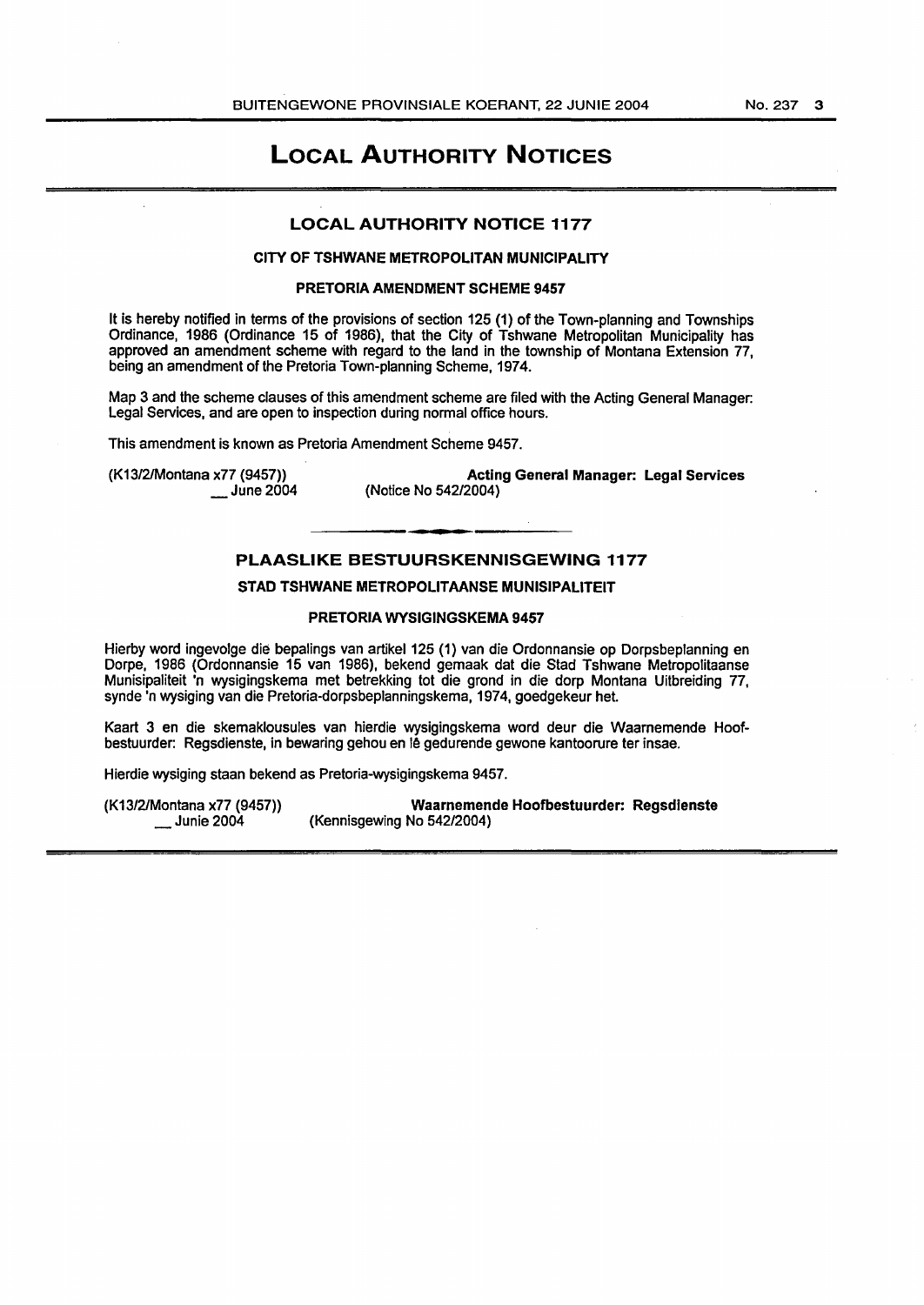#### LOCAL AUTHORITY NOTICE 1178

#### CITY OF TSHWANE METROPOLITAN MUNICIPALITY

#### DECLARATION OF MONTANA EXTENSION 77 AS APPROVED TOWNSHIP

In terms of section 103 of the Town-planning and Townships Ordinance, 1986 (Ordinance No. 15 of 1986), the City of Tshwane Metropolitan Municipality hereby declares the Township of Montana Extension 77 to be an approved township, subject to the conditions as set out in the Schedule hereto.

(K13/2/Montana x77)

#### **SCHEDULE**

CONDITIONS UNDER WHICH THE APPLICATION MADE BY BRAWILD (PTY) LTD NR 1970/014035/07 (HEREINAFTER REFERRED TO AS THE APPLICANT) IN TERMS OF THE PROVI-SIONS OF PART C OF THE TOWN-PLANNING AND TOWNSHIPS ORDINANCE, 1986 (ORDI-NANCE NO 15 OF 1986), FOR PERMISSION TO ESTABLISH A TOWNSHIP ON PORTION 28 (A PORTION OF PORTION 5) OF THE FARM HARTEBEESTFONTEIN 324JR, PROVINCE OF GAUTENG, HAS BEEN GRANTED.

- 1. CONDITIONS OF ESTABLISHMENT
	- 1.1 NAME

The name of the township shall be Montana Extension 77.

1.2 DESIGN

The township shall consist of erven, parks and streets as indicated on General Plan SG No 8711/2003.

#### 1.3 DISPOSAL OF EXISTING CONDITIONS OF TITLE

All erven shall be made subject to existing conditions and servitudes, if any, including the reservation of the rights to minerals, but excluding -

- a) the following condition C in Deed of Transfer No T161520/03 which does not affect the township;
- "C. GEDEELTE 10 EN DIE RESTERENDE GEDEELTE VAN Gedeelte 5 van die plaas "HARTEBEESTFONTEIN" 324, Registrasie Afdeling JR, Transvaal, groat as sodanig 426,1341 hektaar (waarvan die gedeelte hieronder getransporteer 'n deel uitrnaak) is wederkerig onderworpe aan en geregtig tot die reg van weë 12,59 meter wyd, soos aangetoon op Kaart SG Nr. A 2596/1942, geheg aan Akte van Transport Nr T24553/1942, gedateer 7 Desember 1942."
- b) the following which effects Enkeldoorn Street:
- "D. In terms of Section 79(24)(a) of Ordinance 17/39 read with Section of Act 63/75 and according to Notice EX 332/1998 dated 8 June 1998 a portion of the property hereby transferred measuring approximately 320 Square Metres, was expropriated by the City of Tshwane Metropolitan Municipality for general municipal purposes."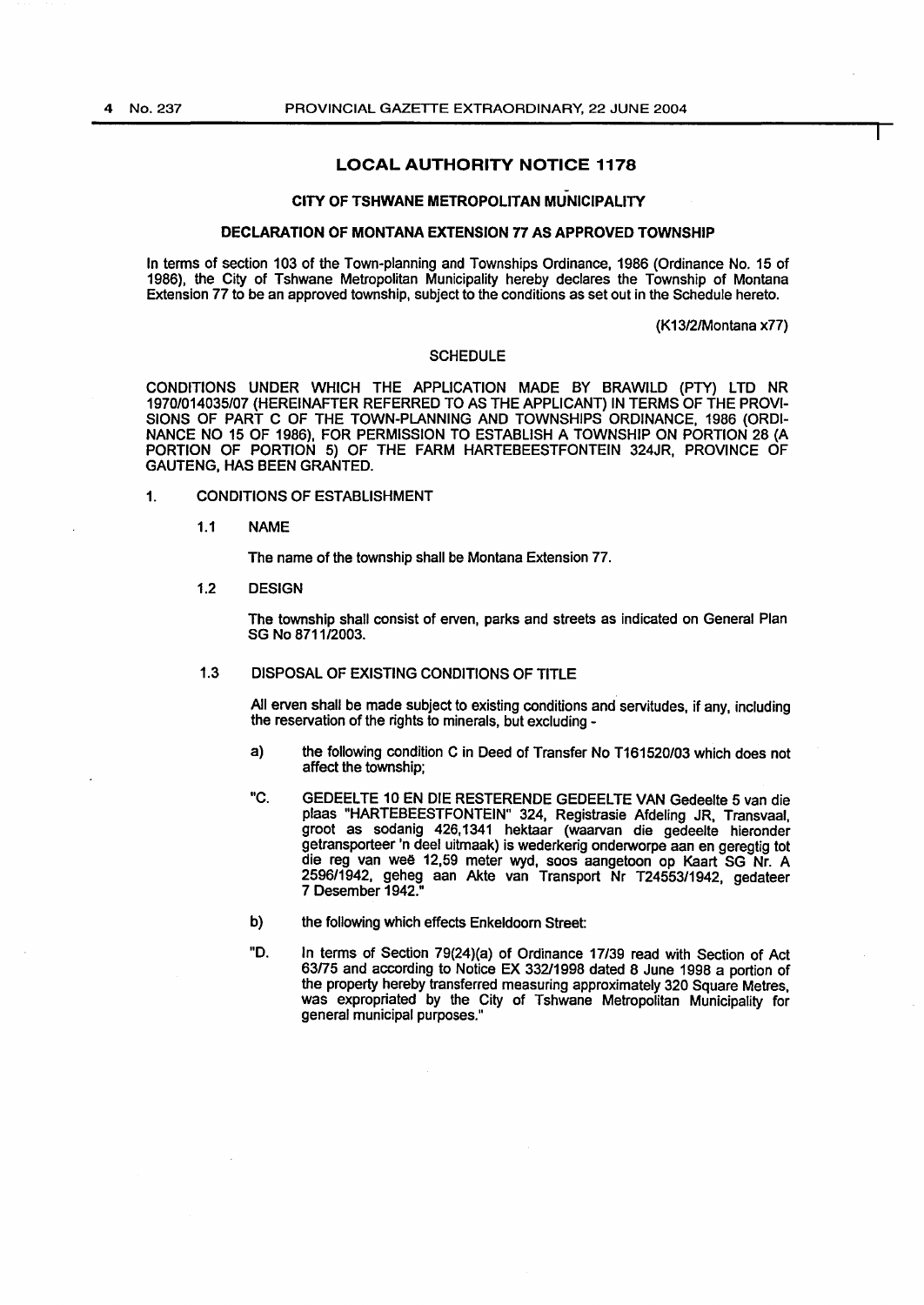#### 1.4 ENDOWMENT

Payable to the City of Tshwane Metropolitan Municipality.

The township owner shall pay the City of Tshwane Metropolitan Municipality as endowment a total amount of R250 000,00 which amount shall be used by the City of Tshwane Metropolitan Municipality for the acquisition of land for park and/or public open space purposes.

The said endowment amount shall be payable in accordance with the provisions of section 81 of the Town-planning and Townships Ordinance, 1986 (Ordinance 15 of 1986}.

#### 1.5 RECEIVING AND DISPOSAL OF STORMWATER

The township owner shall arrange the stormwater drainage of the township in such a way as to fit in with that of the adjacent roads.

#### 1.6 REMOVAL OR REPLACEMENT OF MUNICIPAL SERVICES

Should it become necessary to move or replace any existing municipal services as a result of the establishment of the township, the cost thereof shall be borne by the township owner.

#### 1.7 DEMOLITION OF BUILDINGS AND STRUCTURES

When required by the City of Tshwane Metropolitan Municipality to do so, the township owner shall at his own expense cause to be demolished to the satisfaction of the City of Tshwane Metropolitan Municipality all existing buildings and structures situated within building line reserves and side spaces or over common boundaries, or dilapidated structures.

#### 1.8 REMOVAL OF LITTER

The township owner shall at his own expense have all litter within the township area removed to the satisfaction of the City of Tshwane Metropolitan Municipality, when required to do so by the City of Tshwane Metropolitan Municipality.

#### 1.9 REMOVAL AND/OR REPLACEMENT OF ESKOM POWER LINES

Should it become necessary to remove and/or replace any existing power lines of Eskom as a result of the establishment of the township, the cost thereof shall be borne by the township owner.

#### 1.10 REMOVAL AND/OR REPLACEMENT OF TELKOM SERVICES

Should it become necessary to remove and/or replace any existing Telkom services as a result of the establishment of the township, the cost thereof shall be borne by the township owner.

#### 1.11 RESTRICTION ON THE ALIENATION OF LAND

Regardless of the issuing of a certificate as contemplated in section 82(1}(b}(ii}(cc} of the Town-planning and Townships Ordinance, 1986 (Ordinance 15 of 1986}, no erf in the township may be transferred or otherwise dealt with until the City of Tshwane Metropolitan Municipality certifies that the developer has complied with the provisions of conditions 1.12.1 to 1.12.4 inclusive below.

#### 1.12 THE DEVELOPER'S OBLIGATIONS

#### 1.12.1 ASSOCIATION AND STATUTES

The developer must register a Section 21 Company (homeowners' association} in terms of the provisions of the Companies Act, 1973 (Act 61 of 1973}. All the owners of units in the township must become members of the section 21 company. A copy of the registered Deed of Association (CM4) and the Company's Statutes must be submitted to the City of Tshwane Metropolitan Municipality.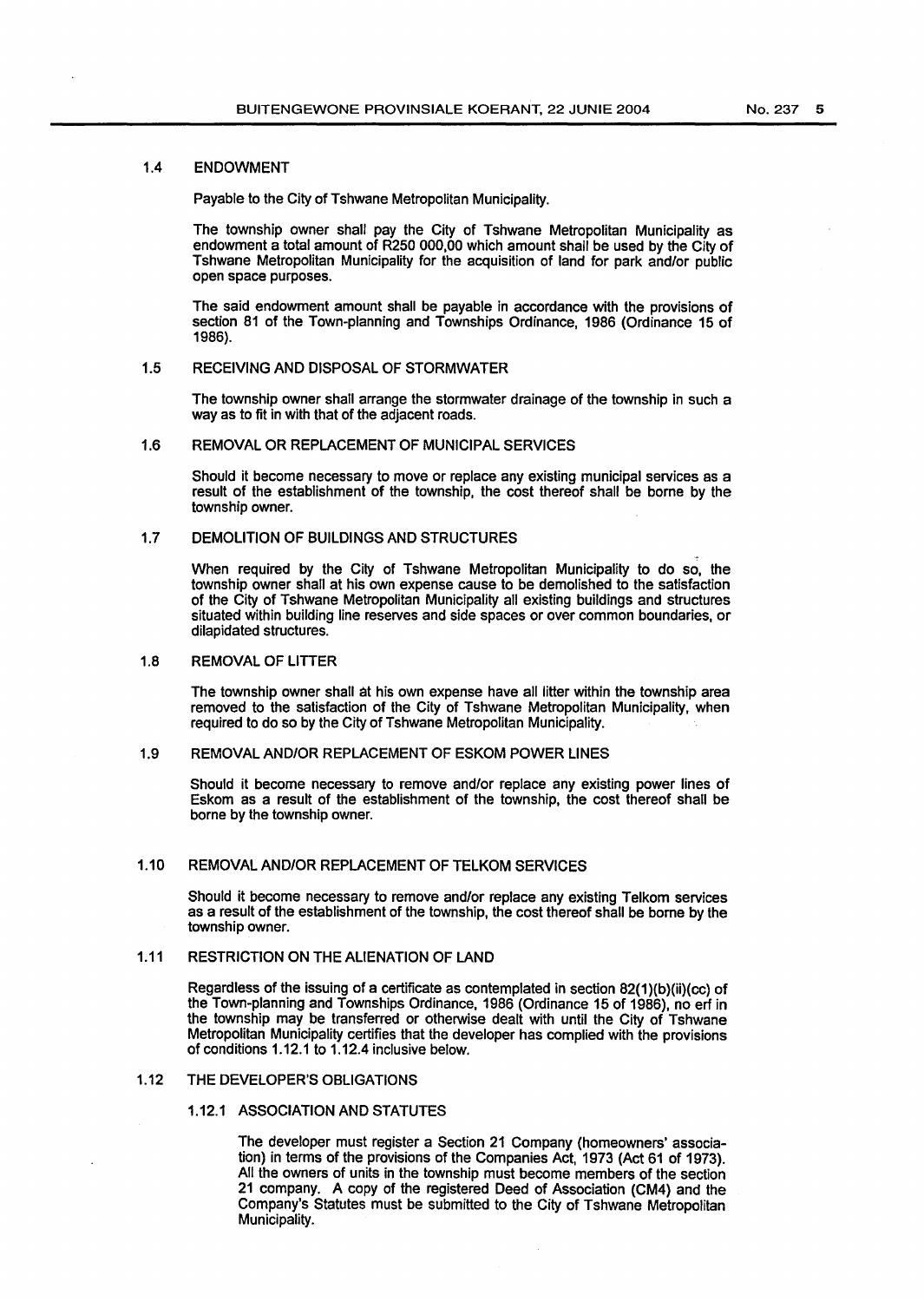The Association and Statutes must clearly state that the main objective of the homeowners' association is the maintenance of the internal engineering services of the development (ie water, sewerage, electricity, and the road and stormwater sewers). The developer is deemed to be a member of the section 21 company, with all the rights and obligations of an ordinary member, until the last erf has been transferred.

#### 1.12.2 PROVISION OF ENGINEERING DRAWINGS

The developer must submit to the City of Tshwane Metropolitan Municipality complete engineering drawings in respect of internal sewers and sewer connection points and complete engineering drawings in respect of the internal road and stormwater sewers as well as water and electricity services, prior to the commencement of the construction of the said services.

#### 1.12.3 PROVISION OF A CERTIFICATE BY A PROFESSIONAL ENGINEER

Before any erf is transferred, the City of Tshwane Metropolitan Municipality must be provided with a certificate by a Professional Engineer for water, sewerage, electricity, and the internal road and stormwater sewers, in which it is certified that the internal engineering services have been completed and that the engineers accept liability for the services. The City of Tshwane Metropolitan Municipality may at its own discretion allow an exception in respect of the internal road and stormwater sewers. If this is the case, the developer must give the City of Tshwane Metropolitan Municipality an undertaking that the developer will complete this service on or before a certain date and must provide the City of Tshwane Metropolitan Municipality with a quarantee issued by a recognized financial institution.

No building plans will be approved before the services are completed and (if applicable) taken over by the divisions of the Service Delivery Department.

#### 1.12.4 MAINTENANCE PERIOD AND GUARANTEE

A maintenance period of 12 (twelve) months commences when the last of the internal engineering services (ie water, sewerage, electricity, and the road and stormwater sewers} have been completed. The developer must furnish the section 21 company with a maintenance guarantee, issued by a recognised financial institution, in respect of poor workmanship and/or materials with regard to the civil engineering services and the electricity services, which guarantee must be for an amount that is equal to 5% of the contract cost of the civil services and 10% of the contract cost of the electrical services, and proof of this must be submitted to the City of Tshwane Metropolitan Municipality.

#### 1.13 TRANSFER OF LAND TO THE SECTION 21 COMPANY (HOMEOWNERS' ASSOCIATION}

Erf 1302 shall be transferred to the Section 21 Company (homeowners' association) by and at the expense of the township owner.

#### 2. CONDITIONS OF TITLE

- 2.1 The erven mentioned below shall be subject to the conditions as indicated, laid down by the City of Tshwane Metropolitan Municipality in terms of the provisions of the Town-planning and Townships Ordinance, 1986 (Ordinance 15 of 1986):
	- 2.1.1 ALL ERVEN WITH THE EXCEPTION OF ERF 1196
	- 2.1.1.1 The erf shall be subject to a servitude, 2 metre wide, for municipal services (water, sewerage, electricity and stormwater) (hereinafter referred to as "the services"), in favour of the Section 21 Company, along any two boundaries, excepting a street boundary and, in the case of a panhandle erf, an additional servitude for municipal purposes, 2 metre wide, over the entrance portion of the erf, if and when required by the Section 21 Company: Provided that the Section 21 Company may waive any such servitude.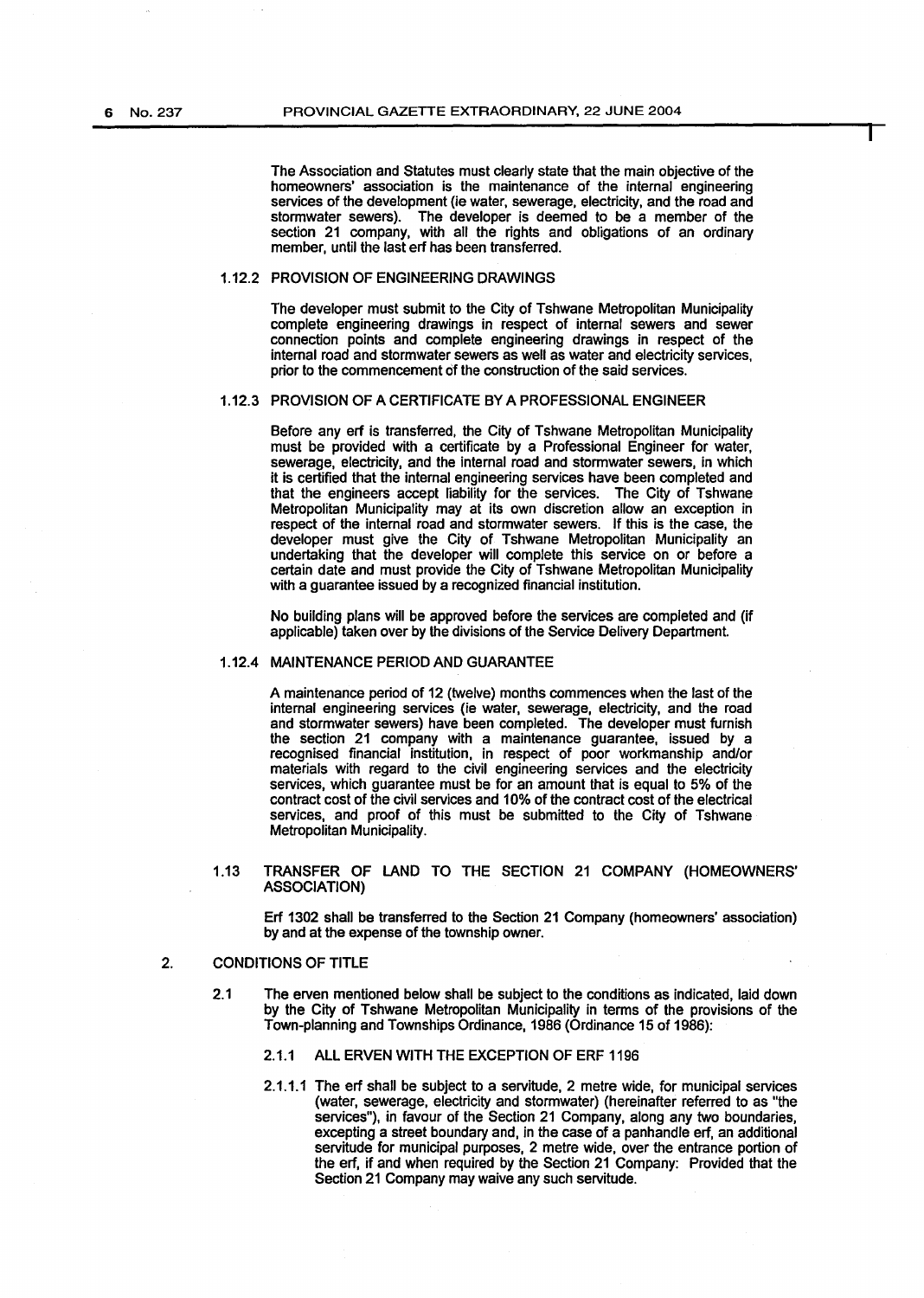- 2.1.1.2 No buildings or other structures may be erected within the aforesaid servitude area and no trees with large roots may be planted within the area of such servitude or within a distance of 2 metre from it.
- 2.1.1.3 The Section 21 Company shall be entitled to temporarily deposit on the land adjoining the aforesaid servitude, any material it excavates during the laying, maintenance or removal of such services and other works which in its discretion it regards necessary, and furthermore the Section 21 Company shall be entitled to reasonable access to the said property for the aforesaid purpose, subject to the provision that the Section 21 Company shall make good any damage caused during the laying, maintenance or removal of such services and other works.
- 2.1.2 ERVEN 1142AND 1183
- 2.1.2.1 The erf shall be subject to a servitude for services in favour of the Section 21 Company, as indicated on the general plan.
- 2.1.2.2 No buildings or other structures may be erected within the aforesaid servitude area and no trees with large roots may be planted within the area of such servitude or within a distance of 2 metre thereof.
- 2.1.2.3 The Section 21 Company shall be entitled to temporarily deposit on the land adjoining the aforesaid servitude, any material it excavates during the laying, maintenance or removal of such services and other works which in its discretion it regards essential, and furthermore the Section 21 Company shall be entitled to reasonable access to the said property for the aforesaid purpose, subject to the provisions that the Section 21 Company shall make good any damage caused during the laying, maintenance or removal of such main sewer pipelines and other works.

#### 2.1.3 ERF 1302

A servitude of right of way and services in favour of all erven (excluding Erf 1196) must be registered over Erf 1302.

The developer must automatically become a member of the Section 21 Company with the rights and obligations of an ordinary member and remain a member until the last erf has been transferred.

The erf shall be subject to a servitude for transformer/substation purposes in favour of the City of Tshwane Metropolitan Municipality, as indicated on the general plan.

No buildings or other structures may be erected within the aforesaid servitude area and no trees with large roots may be planted within the area of such servitude or within a distance of 2m there from.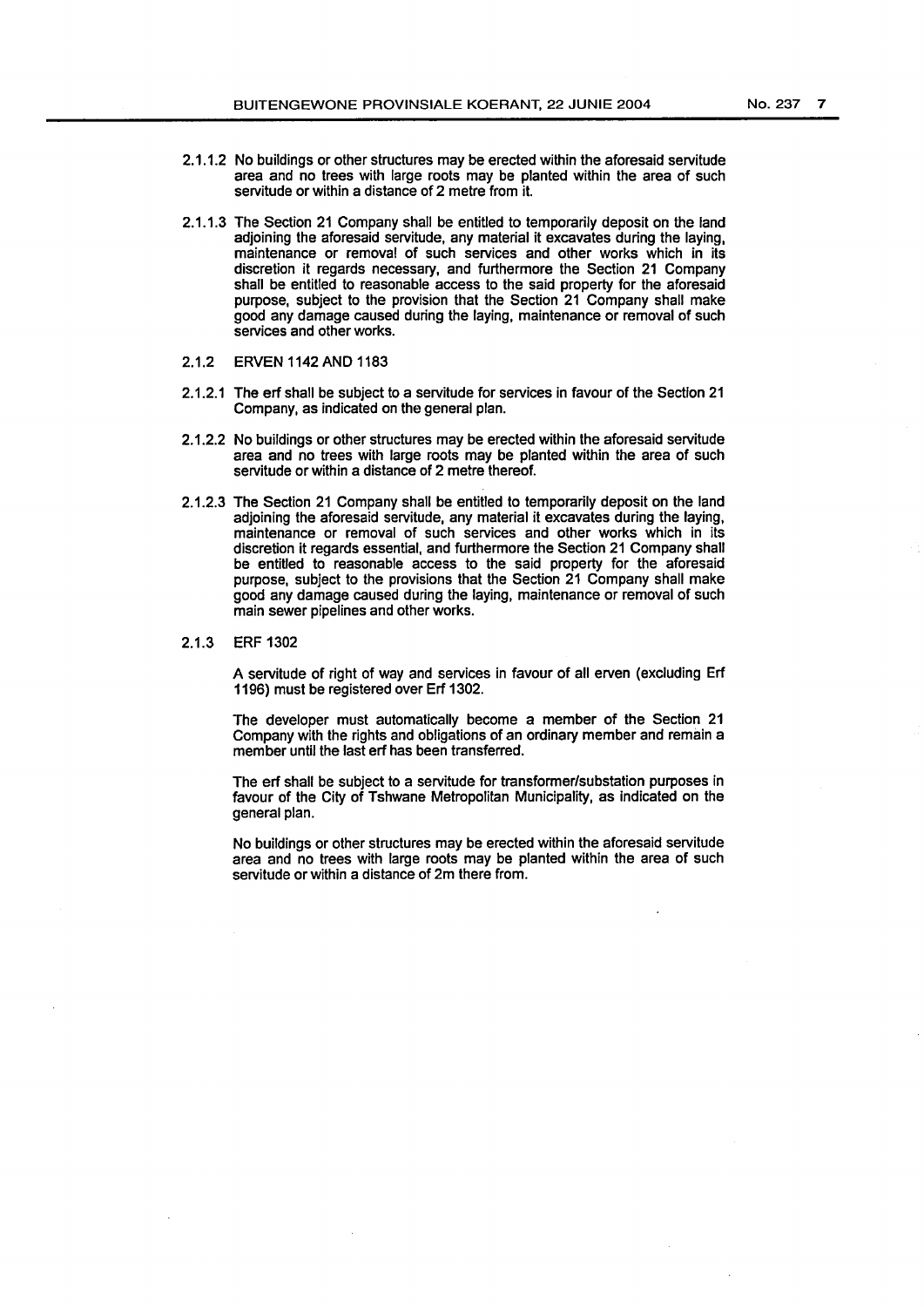#### PLAASLIKE BESTUURSKENNISGEWING 1178

#### STAD TSHWANE METROPOLITAANSE MUNISIPALITEIT

#### VERKLARING VAN MONTANA UITBREIDING 77 TOT GOEDGEKEURDE DORP

Ingevolge artikel 103 van die Ordonnansie op Dorpsbeplanning en Dorpe, 1986 (Ordonnansie No 15 van 1986), verklaar die Stad Tshwane Metropolitaanse Munisipaliteit hierby die dorp Montana Uitbreiding 77 tot 'n goedgekeurde dorp, onderworpe aan die voorwaardes uiteengesit in die bygaande Bylae.

(K13/2/Montana x77)

#### BYLAE

STAAT VAN VOORWAARDES WAAROP DIE AANSOEK GEDOEN DEUR BRAWILD (PTY) LTD NR 1970/014035/07 (HIERNA VERWYS AS DIE APPLIKANT) INGEVOLGE DIE BEPALINGS VAN DEEL C VAN DIE ORDONNANSIE OP DORPSBEPLANNING EN DORPE, 1986 (ORDONNANSIE NO. 15 VAN 1986), OM TOESTEMMING OM 'N DORP OP GEDEELTE 28 ('N GEDEELTE VAN GEDEELTE 5) VAN DIE PLAAS HARTEBEESTFONTEIN 324 JR, GAUTENG, TE STIG, TOEGESTAAN IS.

#### 1. STIGTINGSVOORWAARDES

#### 1.1 NAAM

Die naam van die dorp is Montana Uitbreiding 77.

#### 1.2 ONTWERP

Die dorp bestaan uit erwe, parke en strate soos aangedui op Algemene Plan LG No. 8711/2003.

#### 1.3 BESKIKKING OOR BESTAANDE TITELVOORWAARDES

Aile erwe moet onderworpe gemaak word aan bestaande voorwaardes en serwitute, as daar is, met inbegrip van die voorbehoud van die regte op minerale, maar uitgesonderd-

- a) die volgende voorwaarde C in Akte van Transport No 1161520/03 wat nie die dorp raak nie:
- "C. GEDEELTE 10 EN DIE RESTERENDE GEDEELTE VAN Gedeelte 5 van die plaas "HARTEBEESTFONTEIN" 324, Registrasie Afdeling JR, Transvaal, groot as sodanig 426,1341 hektaar (waarvan die gedeelte hieronder getransporteer 'n dee! uitmaak) is wederkerig onderworpe aan en geregtig tot die reg van wee 12,59 meter wyd, soos aangetoon op Kaart SG Nr. A 2596/1942, geheg aan Akte van Transport Nr T24553/1942, gedateer 7 Desember 1942."
- b) die volgende voorwaarde wat Enkeldoornstraat raak:
- "D In terms of Section 79(24)(a) of Ordinance 17/39 read with Section of Act 63/75 and according to Notice EX 332/1998 dated 8 June 1998 a portion of the property hereby transferred measuring approximately 320 Square Metres, was expropriated by the City of Tshwane Metropolitan Municipality for general municipal purposes."

#### 1.4 BEGIFTIGING

Betaalbaar aan die Stad Tshwane Metropolitaanse Munisipaliteit.

Die dorpseienaar moet aan die Stad Tshwane Metropolitaanse Munisipaliteit, as begiftiging, 'n totale bedrag van R250 000,00 betaal, welke bedrag deur die Stad Tshwane Metropolitaanse Munisipaliteit aangewend moet word vir die verkryging van grond vir park- en/of openbare-oopruimtedoeleindes.

Die genoemde begiftigingsbedrag is betaalbaar kragtens die bepalings van artikel 81 van die Ordonnansie op Dorpsbeplanning en Dorpe, 1986 (Ordonnansie 15 van 1986).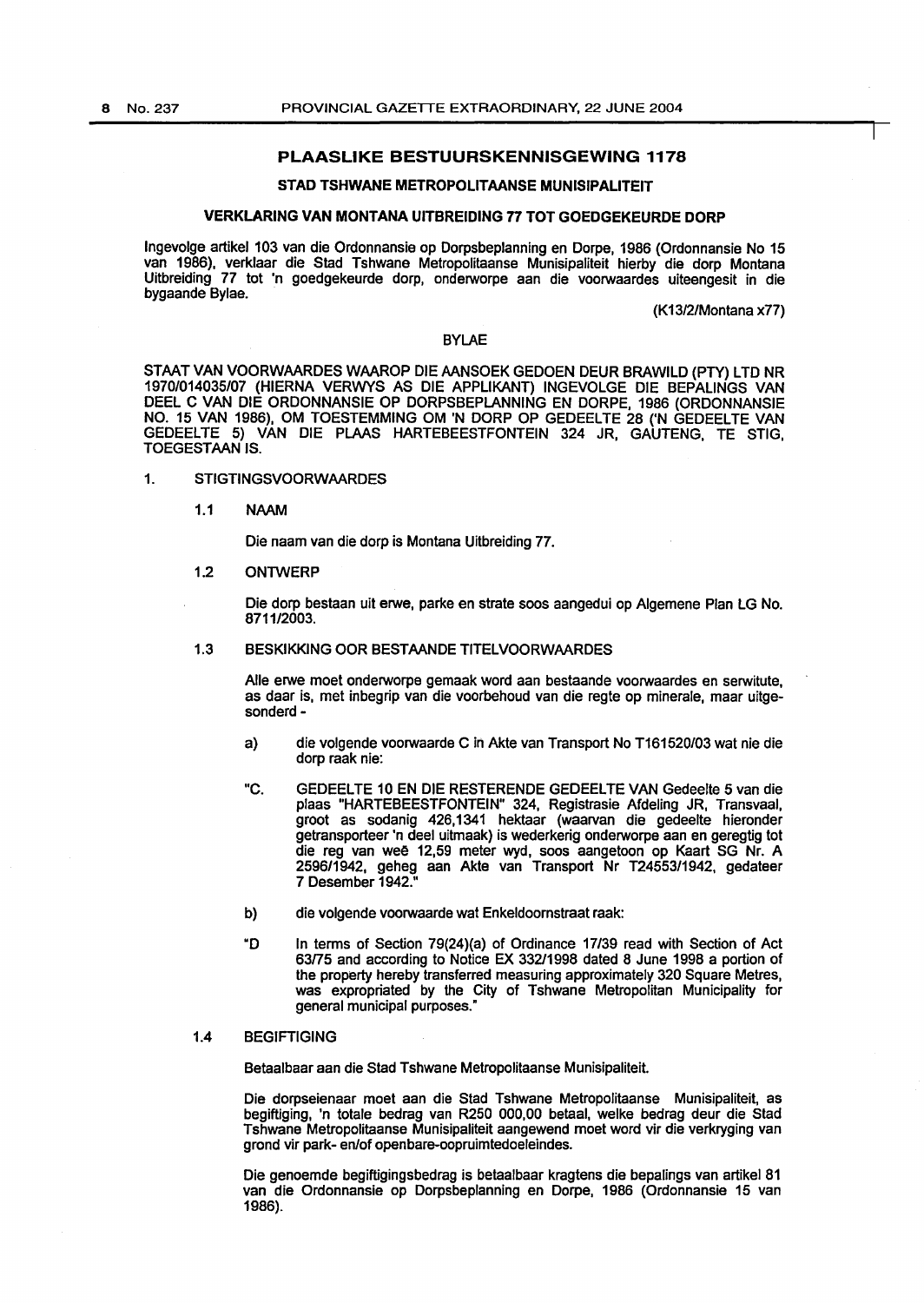#### 1.5 ONTVANGS VAN EN WEGDOEN MET STORMWATER

Die dorpseienaar moet die stormwaterdreinering van die dorp so reel dat dit inpas by die van die aangrensende paaie.

#### 1.6 VERSKUIWING EN/OF VERWYDERING VAN MUNISIPALE DIENSTE

Indian dit as gevolg van die stigting van die dorp nodig word om enige bestaande munisipale dienste te verskuif of te vervang, moet die koste daarvan deur die dorpseienaar gedra word.

#### 1.7 SLOPING VAN GEBOUE EN STRUKTURE

Die dorpseienaar moet op eie koste aile bestaande geboue en strukture wat binne boulynreserwes en kantruimtes of oor gemeenskaplike grense gelê is, of bouvallige strukture laat sloop tot tevredenheid van die Stad Tshwane Metropolitaanse Munisipaliteit, wanneer die Stad Tshwane Metropolitaanse Munisipaliteit dit vereis.

#### 1.8 VERWYDERING VAN ROMMEL

Die dorpseienaar moet op eie koste aile rommel binne die dorpsgebied laat verwyder tot tevredenheid van die Stad Tshwane Metropolitaanse Munisipaliteit wanneer die Stad Tshwane Metropolitaanse Munisipaliteit dit vereis.

#### 1.9 VERSKUIWING EN/OF VERWYDERING VAN ESKOM KRAGLYNE

Indian dit as gevolg van die stigting van die dorp nodig word om enige bestaande kraglyne van Eskom te verskuif, meet die koste daarvan deur die dorpseienaar gedra word.

#### 1.10 VERSKUIWING EN/OF VERWYDERING VAN TELKOM DIENSTE

lndien dit as gevolg van die stigting van die dorp nodig word om enige bestaande dienste van TELKOM te verskuif en/of te verwyder, moet die koste daarvan deur die dorpseienaar gedra word.

#### 1.11 BEPERKING OP DIE VERVREEMDING VAN GROND

Ten spyte daarvan dat 'n sertifikaat uitgereik is soos bedoel in artikel 82{1)(b)(ii){cc) van die Ordinnansie op Dorpsbeplanning en Dorpe, 1986 {Ordinnansie 15 van 1986), mag geen erf in die dorp getransporteer word of andersins mee gehandel word totdat die Stad Tshwane Metropolitaanse Munisipaliteit gesertifisieer het dat die dorpseienaar aan die bepalings of voorwaardes 1.12.1 tot 1.12.4 hieronder voldoen het nie.

#### 1.12 DIE ONTWIKKELAAR SE VERPLIGTINGE

#### 1.12.1 OPRIGTING EN STATUTE

Die dorpseienaar moet 'n Artikel 21 Maatskappy {huiseienaarsvereniging) registreer in terme van die Maatskappyewet, 1973 {Wet 61 van 1973). 'n Kopie van die geregistreerde Akte van Oprigting (CM4) en die Maatskappy Statute moet ingedien word by die Stad Tshwane Metropolitaanse Munisipaliteit.

Akte van Oprigting en Statute moet duidelik stipuleer dat die hoofdoelwit van die huiseienaarsvereniging die instandhouding van die interne ingenieursdienste van die dorp is (bv water, riool, elektrisiteit, paaie en stormwater riolering). Die dorpseienaar moet 'n lid van die Artikel 21 Maatskappy wees, met aile regte en verpligte van 'n gewone lid tot en met die oordrag van die laaste erf.

#### 1.12.2 VOORSIENING VAN INGENIEURSTEKENINGE

Die dorpseienaar moet volledige ingenieurstekeninge met betrekking tot die interne rioleringstelsel en rioolaansluitingspunte en volledige igenieurstekeninge met betrekking tot die interne paaie en stormwaterriolering asook water en elektrisiteitsdienste by die Stad Tshwane Metropolitaanse Munisipaliteit indien alvorens konstruksie aan enige van die gemelde dienste begin mag word.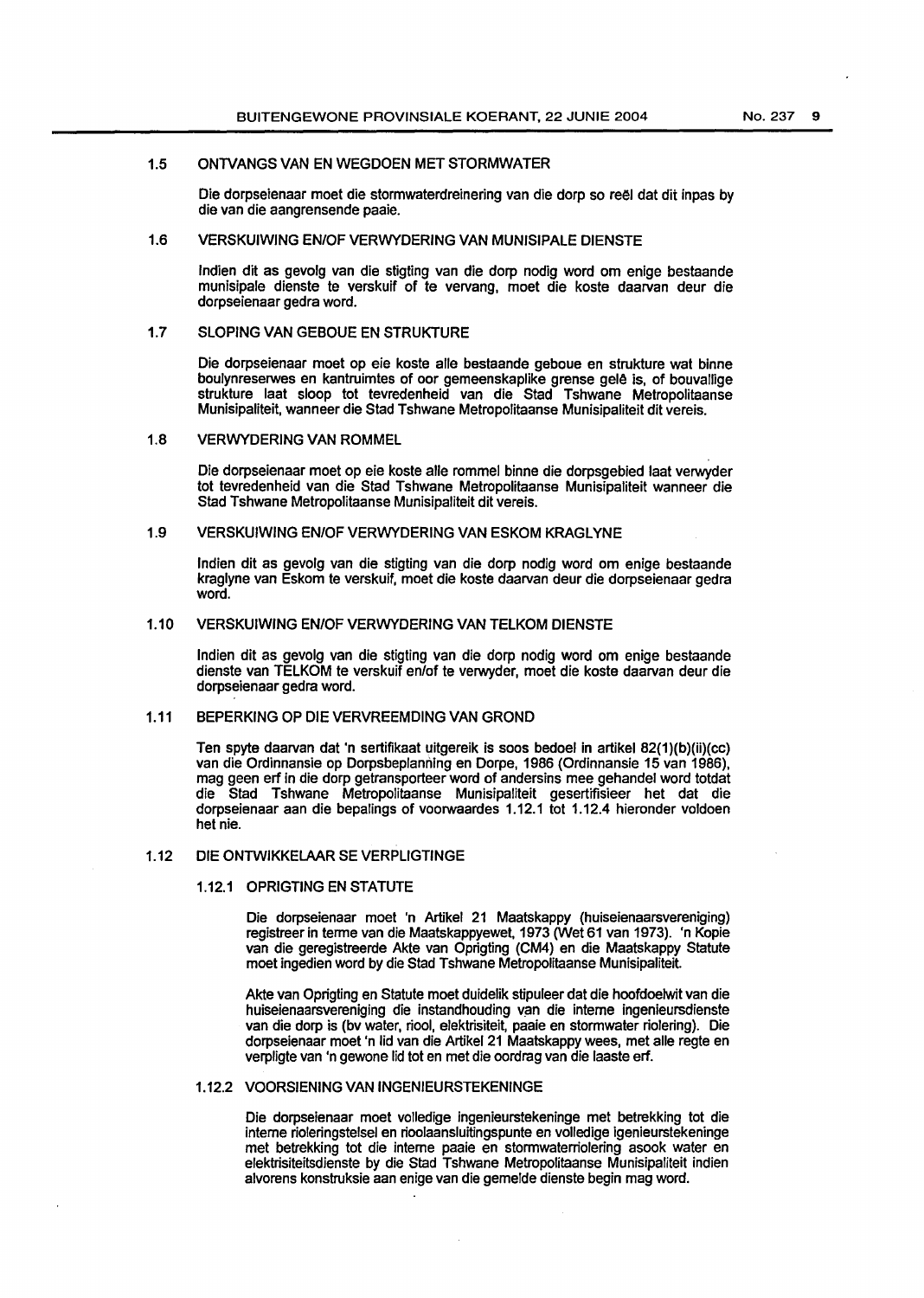#### 1.12.3 VOORSIENING VAN 'N SERTIFIKAAT DEUR 'N PROFESSIONELE INGE-NIEUR

'n lngenieursertifkaat voorsien deur 'n Professionele lngenieur moet by die Stad Tshwane Metropolitaanse Munisipaliteit ingehandig word alvorens enige van erwe oorgedra mag word, met betrekking tot water, riool, elektrisiteit en interne paaie en stormwaterriolering wat sertifiseer dat die interne ingenieursdienste voltooi is en dat die ingenieur verantwoordelikheid aanvaar vir aile dienste. Die Munisipaliteit mag op eie diskresie 'n uitsondering maak met betrekking tot interne paaie en stormwaterriolering. lndien laasgenoemde van toepassing is, meet die dorpseienaar aan die Stad Tshwane Metropolitaanse Munisipaliteit 'n ondememing gee dat die dienste voltooi sal wees teen 'n vasgestelde datum en moet die ontwikkelaar 'n waarborg dienooreenkomstig inhandig wat deur 'n erkende finansiële instelling uitgereik is.

Bouplanne sal nie goedgekeur word alvorens die dienste voltooi en deur die Dienste Departmente oorgeneem is nie (indien van toepassing).

#### 1.12.4 INSTANDHOUDINGSTERMYN EN WAARBORG

'n Twaalf (12) maande instandhoudingstermyn wat 'n aanvang neem met die voltooiing van die laaste interne ingenieursdienste (bv. water, riool, elektrisiteit en die paaie en stormwaterriolering) sal gehandhaaf word. Die dorpseienaar moet 'n instandhoudingswaarborg, uitgereik deur 'n erkende finansiële instelling, aan die Artikel 21 Maatskappy voorsien wat vakmanskap en/of materiale waarborg met betrekking tot siviele ingenieursdienste en elektrisiteitsdienste, welke waarborg moet gelykstaande wees aan 'n bedrag wat 5% van die kontrakkoste vir siviele dienste en 10 % van die kontrakkoste vir elektrisiteitsdienste omvang, bewys van die waarborg moet by die Stad Tshwane Metropolitaanse Munisipaliteit ingehandig word.

#### 1.13 ERWE OM OORGEDRA TE WORD NA DIE ARTIKEL 21 MAATSKAPPY (HUIS-EIENAARSVERENIGING)

Erf 1302 sal oorgedra word in die naam van 'n Artikel 21 Maatskappy (huiseienaarsvereniging) en moet die koste daarvan deur die dorpseienaar gedra word.

#### 2. TITELVOORWAARDES

- 2.1 Die erwe hieronder genoem, is onderworpe aan die voorwaardes soos aangedui, opgelê deur die Stad Tshwane Metropolitaanse Munisipaliteit ingevolge die bepalings van die Ordonnansie op Dorpsbeplanning en Dorpe, 1986 (Ordonnansie 15 van 1986):
	- 2.1.1 ALLE ERWE MET UITSONDERING VAN ERF 1196
	- 2.1.1.1 Die erwe is onderworpe aan 'n serwituut, 2 meter breed, vir dienste (water, riool, elektrisiteit, stormwater) (hierna "die dienste" genoem), ten gunste van die Artikel 21 Maatskappy langs enige twee grense, uitgesonderd 'n straatgrens en, in die geval van 'n pypsteelerf, 'n addisionele serwituut 2 meter breed, ocr die toegangsgedeelte van die erf, indien en wanneer die Artikel 21 Maatskappy dit verlang: Met dien verstande dat die Artikel 21 Maatskappy van enige sodanige serwituut mag afsien.
	- 2.1.1.2 Geen geboue of ander strukture mag binne die voornoemde serwituutgebied opgerig word nie en geen grootwortelbome mag binne die gebied van sodanige serwituut of binne 'n afstand van 2 meter daarvan geplant word nie.
	- 2.1.1.3 Die Artikel 21 Maatskappy is daarop geregtig om enige materiaal wat deur hom uitgegrawe word tydens die aanleg, onderhoud of verwydering van sodanige dienste en ander werke wat hy na goeddunke noodsaaklik ag, tydelik te plaas op grand wat aan die voornoemde serwituut grens, en voorts is die Artikel 21 Maatskappy geregtig op redelike toegang tot genoemde grand vir die voornoemde doel, onderworpe daaraan dat die Artikel 21 Maatskappy enige skade vergoed wat gedurende die aanleg, onderhoud of verwydering van sodanige dienste en ander werke veroorsaak word.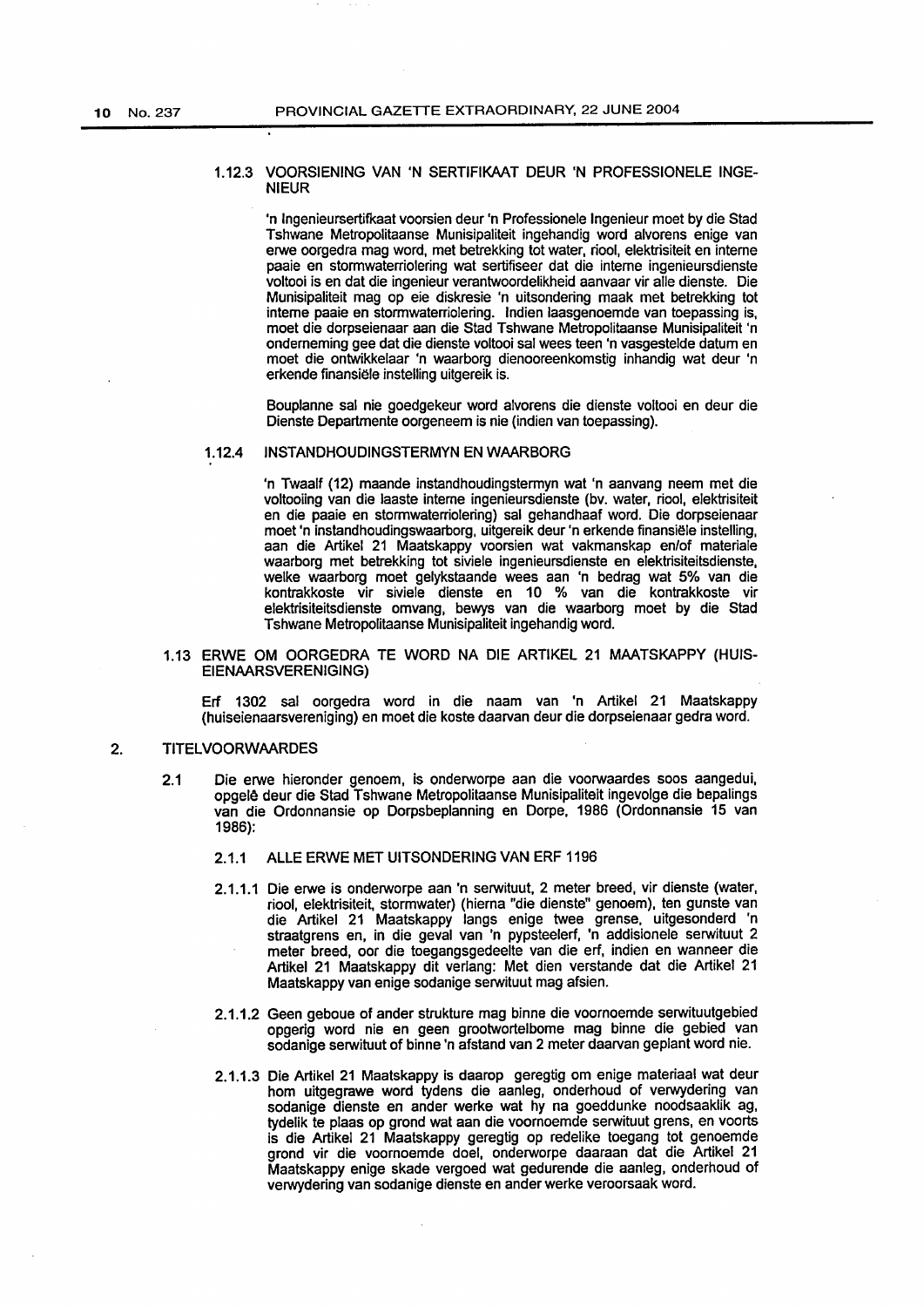#### 2.1.2 ERWE 1142 EN 1183

- 2.1.2.1 Die erf is onderworpe aan 'n serwituut vir dienste ten gunste van die Artikel 21 Maatskappy, soos op die algemene plan aangedui.
- 2.1.2.2 Geen geboue of ander strukture mag binne die voomoemde serwituutgebied opgerig word nie en geen grootwortelbome mag binne die gebied van sodanige serwituut of binne 'n afstand van 2m daarvan geplant word nie.
- 2.1.2.3 Die Artikel 21 Maatskappy is daarop geregtig om enige materiaal wat deur hom uitgegrawe word tydens die aanleg, onderhoud of verwydering van dienste en ander werke wat hy na goeddunke noodsaaklik ag, tydelik te plaas op grond wat aan die voomoemde serwituut grens, en voorts is die Artikel 21 Maatskappy geregtig op redelike toegang tot genoemde grond vir die voomoemde doel, onderworpe daaraan dat die Artikel 21 Maatskappy enige skade vergoed wat gedurende die aanleg, onderhoud of verwydering van sodanige dienste en ander werke veroorsaak word.
- 2.1.3 ERF 1302

'n Serwituut van reg van weg en dienste ten gunste van aile erwe (met die uitsondering van erf 1196) moet geregistreer word oor Erf 1302.

Die ontwikkelaar moet automaties 'n lid word van die Artikel 21 Maatskappy met die regte en verpligtinge van 'n gewone lid en sal 'n lid bly totdat die laaste erf getransporteer is.

Die erf is onderworpe aan 'n serwituut vir transformator-/substasiedoeleindes ten gunste van die Stad Tshwane Metropolitaanse Munisipaliteit, soos op die algemene plan aangedui.

Geen geboue of ander strukture mag binne die voomoemde serwituutgebied opgerig word nie en geen grootwortelbome mag binne die gebied van sodanige serwituut of binne 'n afstand van 2m daarvan geplant word nie.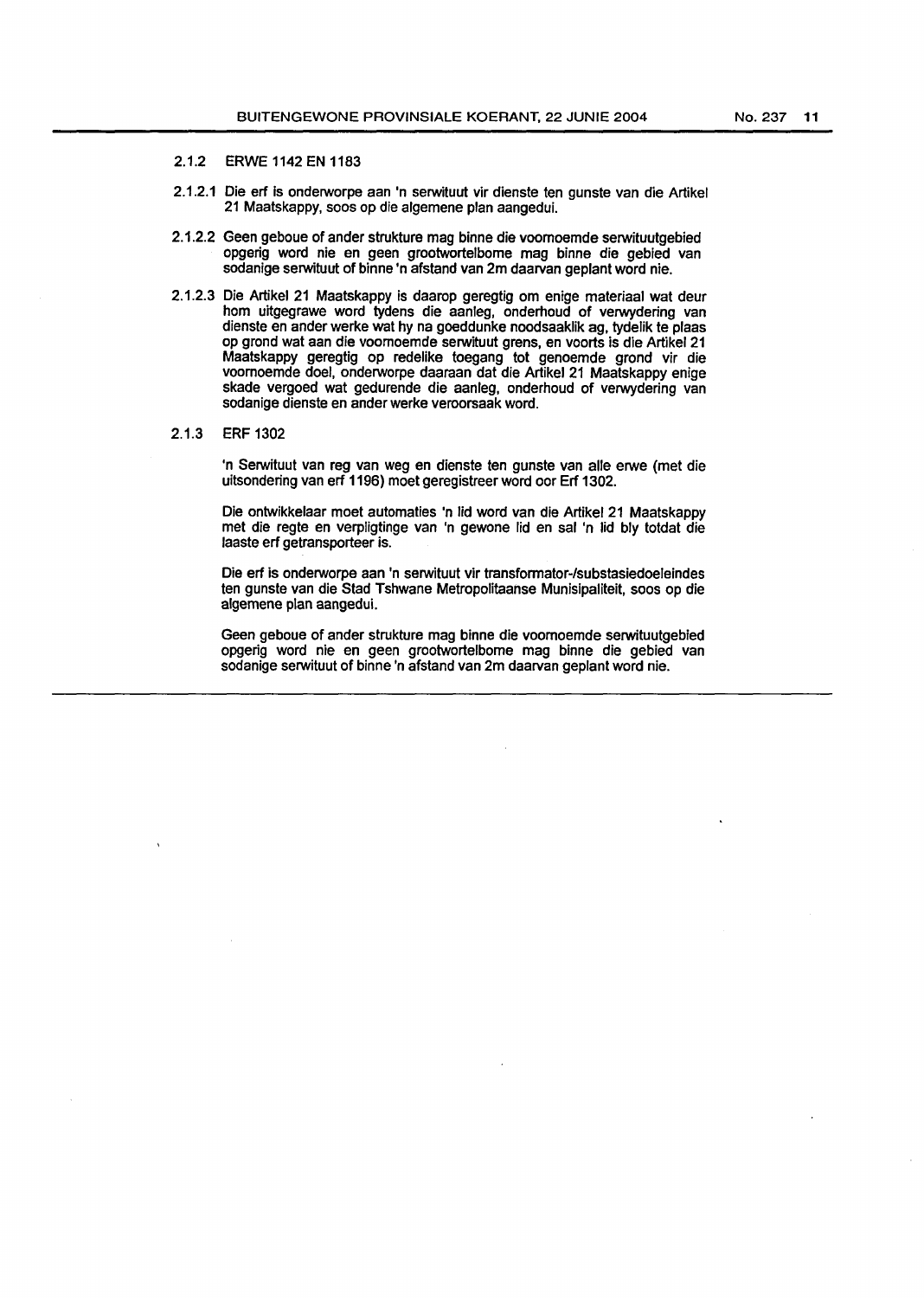

For easy electronic access to full-text gazette info, subscribe to the SA Gazettes from Sabinet Online. Please visit us at www.sagazettes.co.za



Tel: (012) 643-9500, Fax: (012) 663-3543, Toll free: 0800 11 6595, e-mail: corporate@sabinet.co.za, www: http://corporate.sabinet.co.za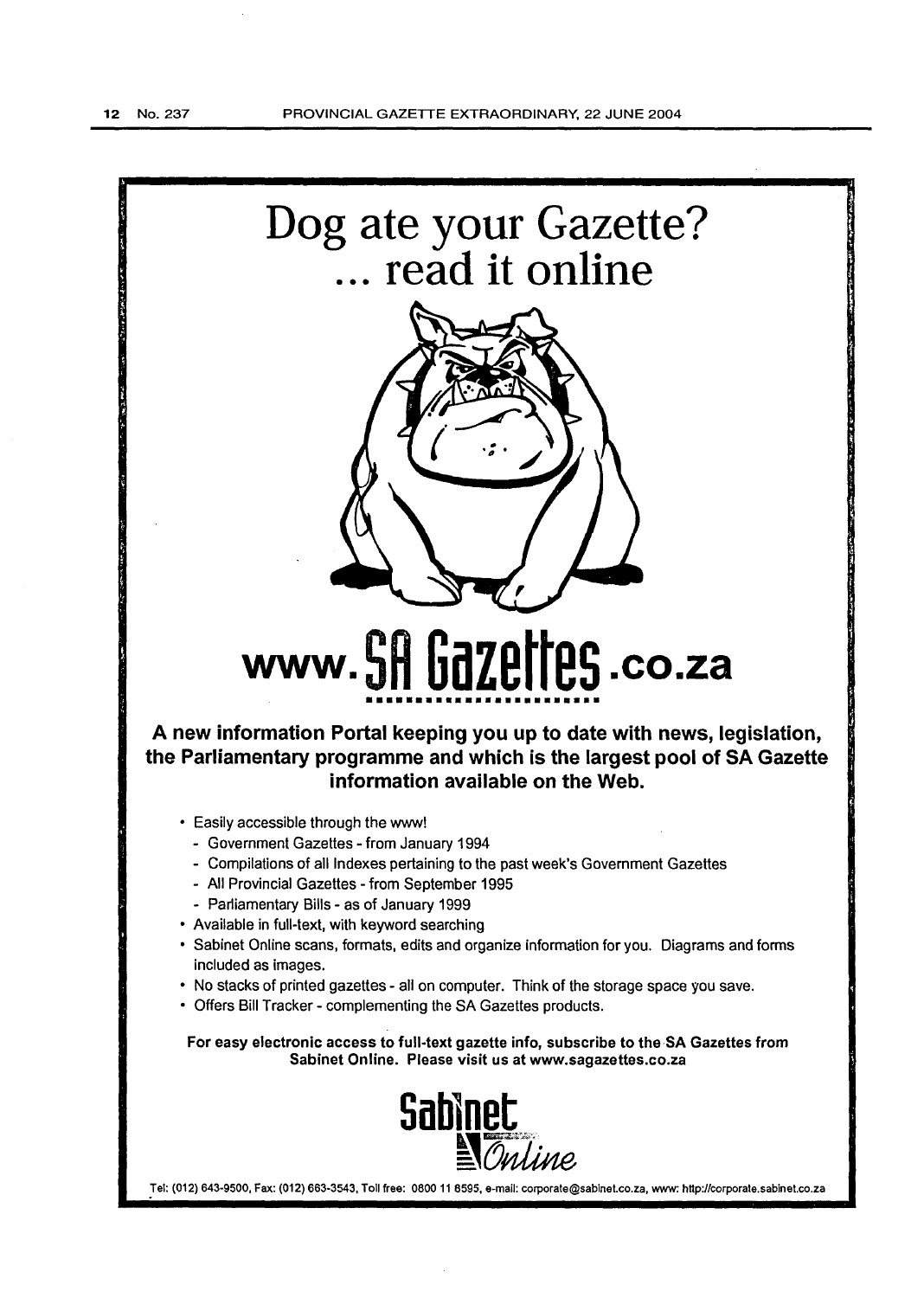# Looking for out of print issues of Government and Provincial **Gazettes**

We can provide photocopies

### **Contact**

The National Library of South Africa, Pretoria Campus PO Box 397 0001 PRETORIA

> Physical address C/o Andries and Vermeulen Streets Entrance in Andries Street

## Contact details

Tel: (012) 321-8931 Fax: (012) 325-5984 E-mail: infodesk@nlsa.ac.za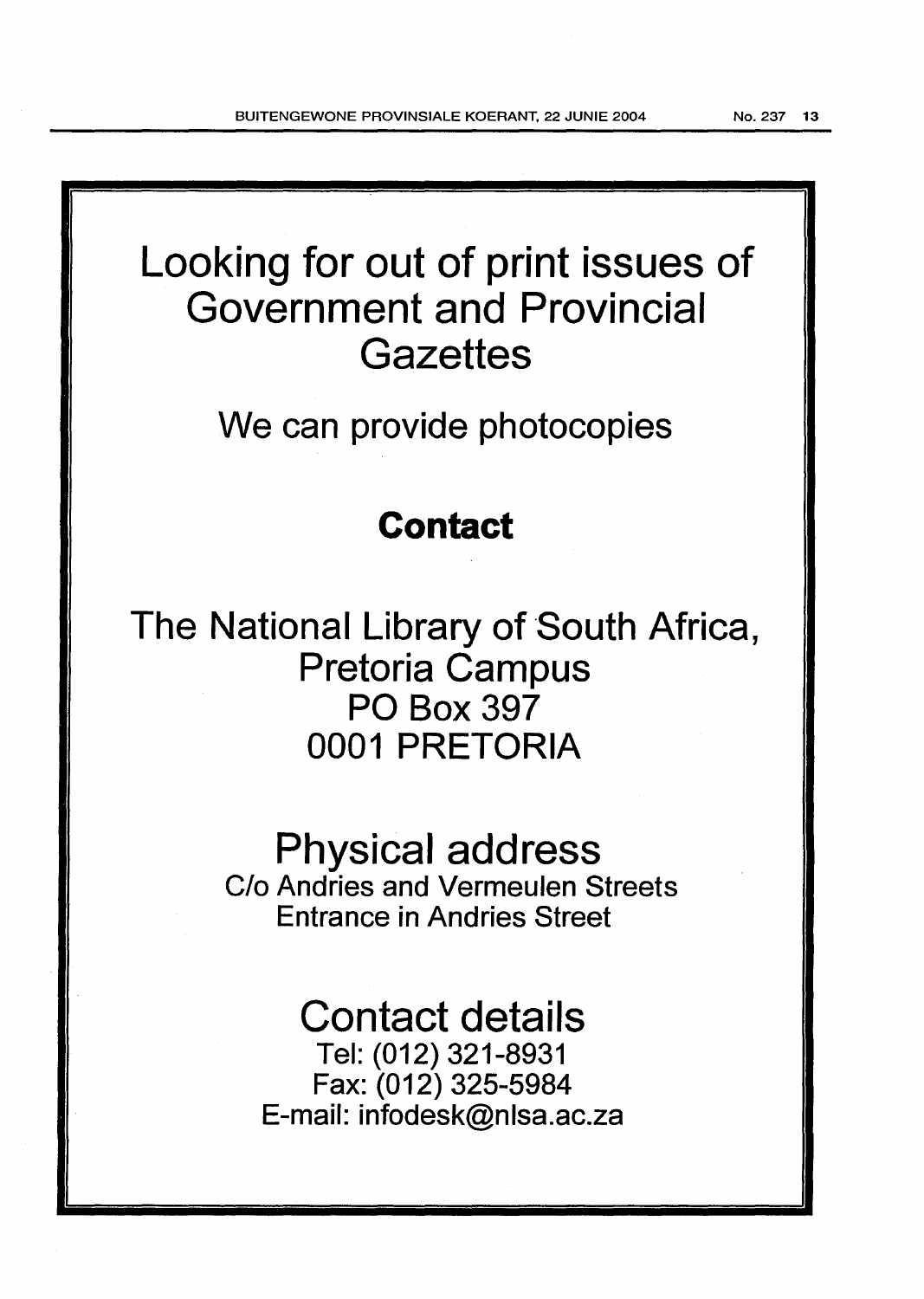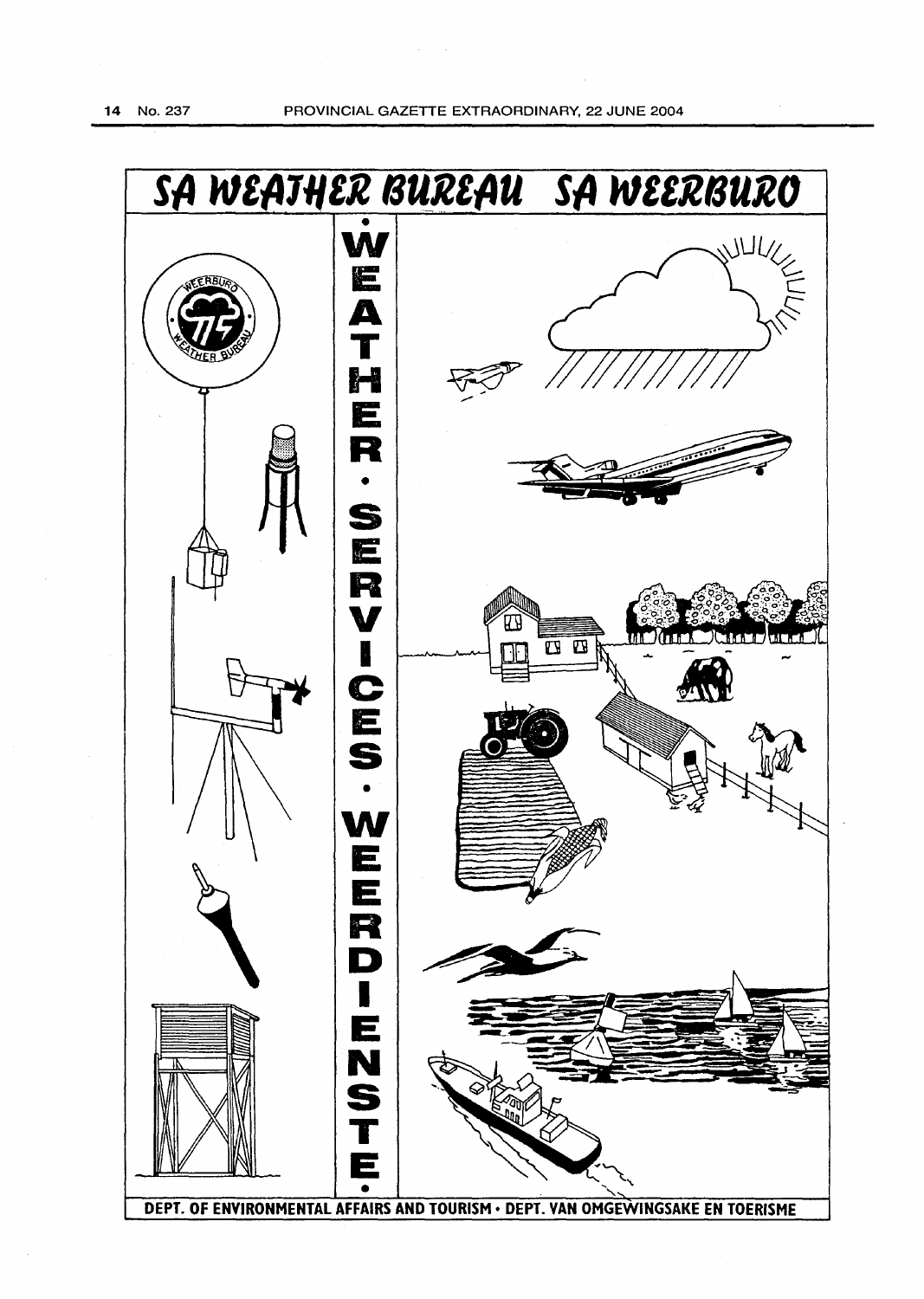